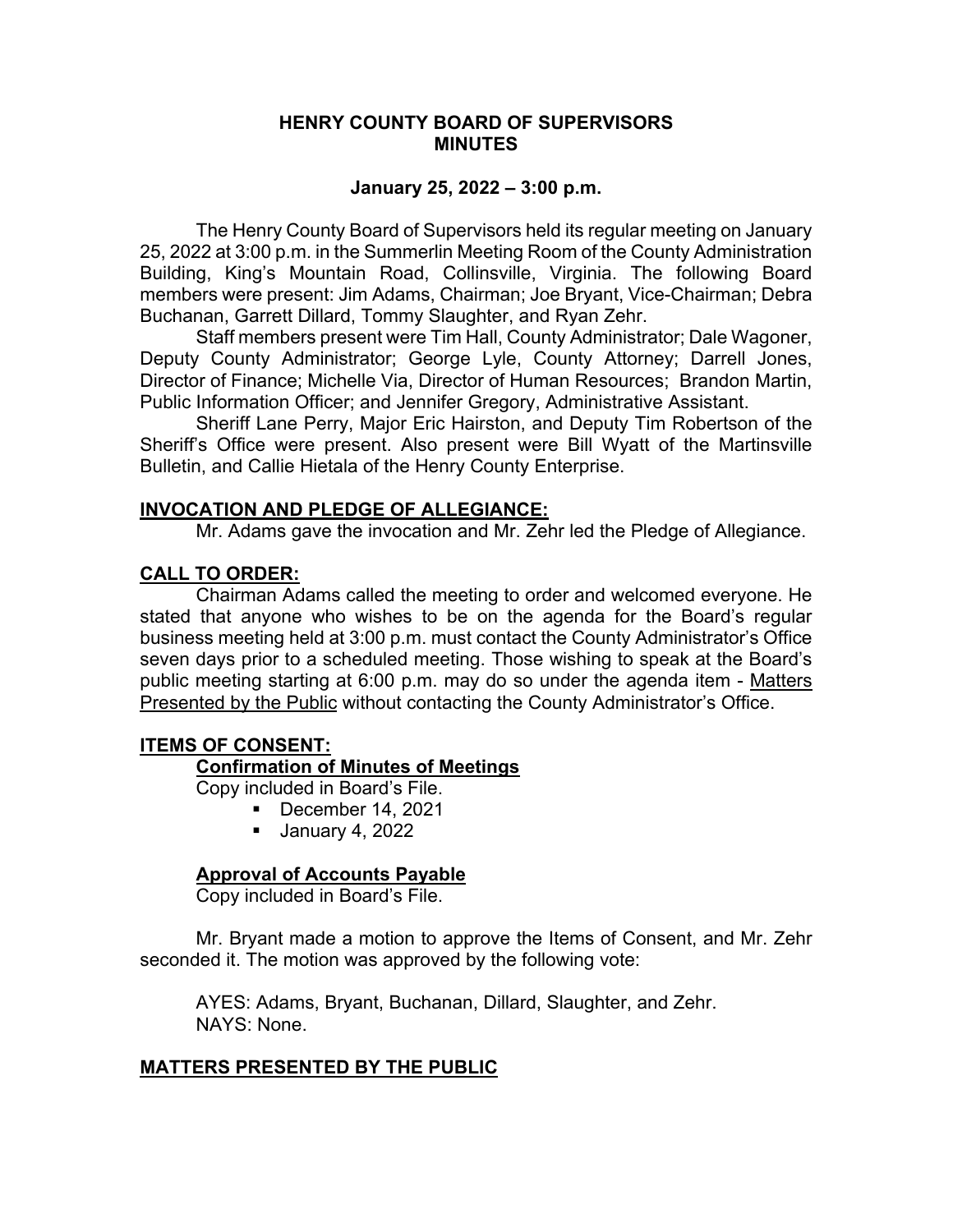Doug Stegall from the Collinsville District addressed the Board expressing his opposition to the City's efforts to revert to a town.

# **PRESENTATION BY THE BLUE RIDGE REGIONAL LIBRARY**

Mr. Rick Ward, Executive Director of the Blue Ridge Regional Library System updated the Board on activities at the library over the past year. (Copy included in Board's File).

# **MONTHLY UPDATE FROM THE MARTINSVILLE-HENRY COUNTY ECONOMIC DEVELOPMENT CORPORATION**

Mr. Mark Heath, President/CEO of the Martinsville-Henry County Economic Development Corporation, was present to make the monthly update to the Board. Mr. Heath reviewed a summary of activities by division (Copy included in Board's File).

# **ADDITIONAL APPROPRIATION RE: CORONAVIRUS RELIEF FUNDS – SCOOL BOARD**

Mr. Hall stated the School Board requests that the Board of Supervisors approve appropriations totaling \$350,381 received from the following coronavirus relief funds:

- \$42,451 American Rescue Plan (ARP) Homeless II Funds
- \$13,682 Governor's Emergency Education Relief Funds
- \$294,248 United States Department of Agriculture

Superintendent Sandy Strayer provided a memorandum discussing how the funds will be used. (Included in Board agenda).

On a motion by Ms. Buchanan and seconded by Mr. Zehr, the Board approved the additional appropriations of \$350,381 to the School budget for the purposed indicated by the following vote:

AYES: Adams, Bryant, Buchanan, Dillard, Slaughter, and Zehr. NAYS: None.

# **ADDITIONAL APPROPRIATION RE: GRANT FOR RECORDS PRESERVATION – CLERK OF COURT**

Mr. Hall said Jennifer Ashworth, Clerk of Court, is asking the Board to appropriate \$45,176 received as a grant from the Library of Virginia. The funds will be used for preserving records in the Circuit Court.

On a motion by Mr. Slaughter and seconded by Mr. Zehr, the Board approved the additional appropriation of \$45,176 received from the Library of Virginia by the following vote:

AYES: Adams, Bryant, Buchanan, Dillard, Slaughter, and Zehr. NAYS: None.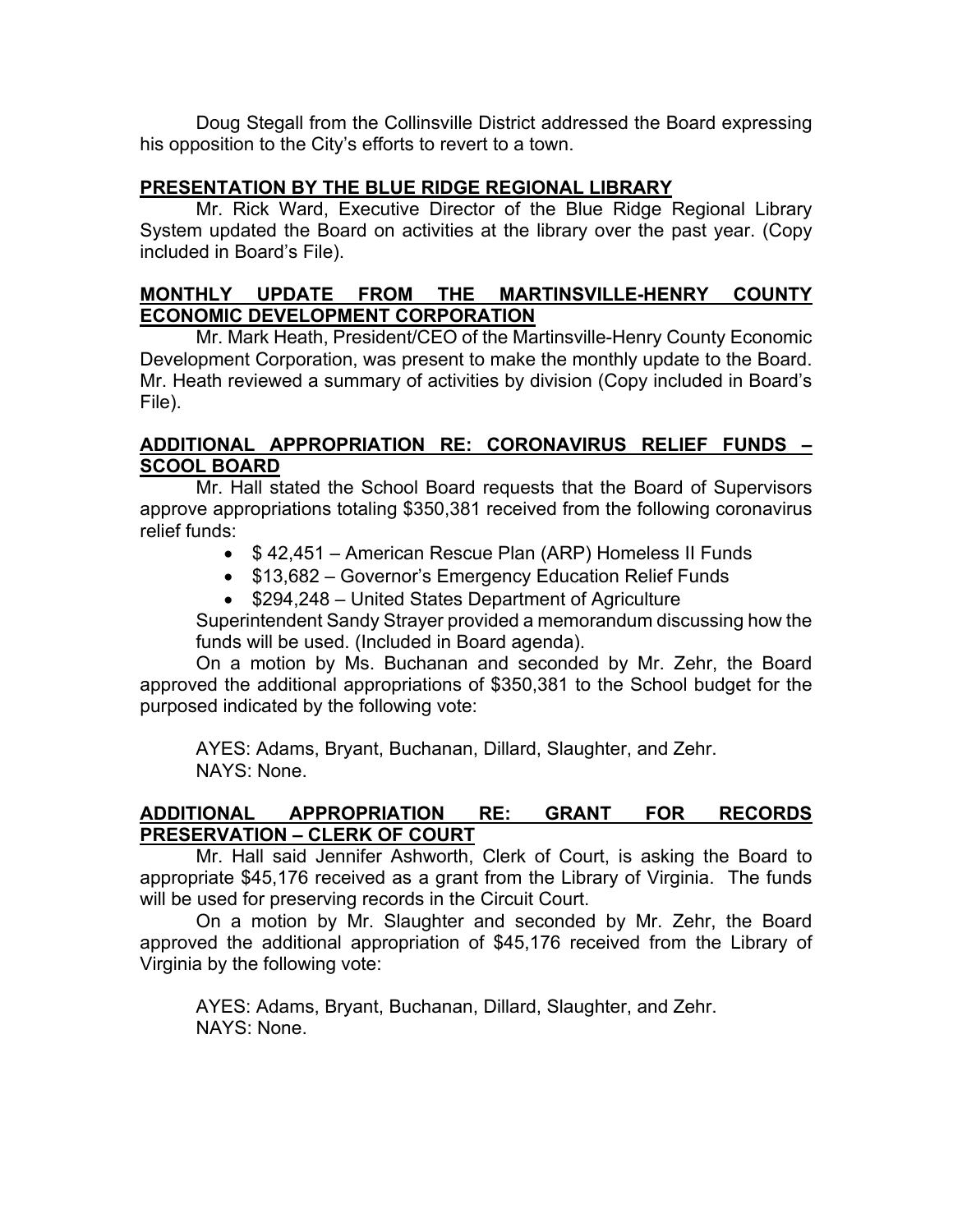#### **ADDITIONAL APPROPRIATION RE: GRANT FUNDS – RIVERVIEW PARK**

Mr. Hall stated that staff is asking the Board to appropriate \$45,000 received as a grant from the Martinsville-Henry County Economic Development Corporation. The funds will be used for initial engineering and surveying of Riverview Park.

On a motion by Mr. Bryant and seconded by Mr. Zehr, the Board approved the additional appropriation of \$45,000 for Riverview Park by the following vote:

AYES: Adams, Bryant, Buchanan, Dillard, Slaughter, and Zehr. NAYS: None.

#### **ADDITIONAL APPROPRIATION RE: GRANT FUNDS – PHILPOTT LAKE AND MARINA**

Mr. Hall said staff is asking the Board to appropriate \$30,000 received as a grant from the Martinsville-Henry County Economic Development Corporation. The funds will be used for a new entrance sign for Philpott Lake and Marina.

On a motion by Mr. Zehr and seconded by Mr. Slaughter, the Board approved the additional appropriation of \$30,000 for a new sign for Philpott Lake and Marina by the following vote:

AYES: Adams, Bryant, Buchanan, Dillard, Slaughter, and Zehr. NAYS: None.

# **ADDITIONAL APPROPRIATION RE: ASSET FORFEITURE FUNDS – SHERIFF'S OFFICE**

Mr. Hall said Sheriff Lane Perry is asking the Board to appropriate \$52,550 received from State and Federal Asset Forfeiture funds. The Sheriff has indicated that the funds will be used to buy uniforms for new and existing officers.

On a motion by Mr. Slaughter and seconded by Mr. Zehr, the Board approved the additional appropriation of \$52,550 from Asset Forfeiture funds to be used for uniforms by the following vote:

AYES: Adams, Bryant, Buchanan, Dillard, Slaughter, and Zehr. NAYS: None.

# **AWARD OF CONTRACT RE: PATROL VEHICLES – SHERIFF'S OFFICE**

Mr. Hall said Sheriff Lane Perry is asking the Board to award a contract in the amount of \$178,088.50 to Sheehy Ford located in Richmond for the purchase of five Ford Police Interceptor Utility vehicles (\$35,617 each). Pricing is based on a vehicle procurement program of the Virginia sheriff's Association and has been approved by the County's Purchasing Department. Funding for this purchase is included in the current year budget.

On a motion by Mr. Zehr and seconded by Mr. Bryant, the Board approved the award of contract in the amount of \$178,088.50 to Sheehy Ford for the purchase of five Ford Police Interceptor Utility vehicles by the following vote: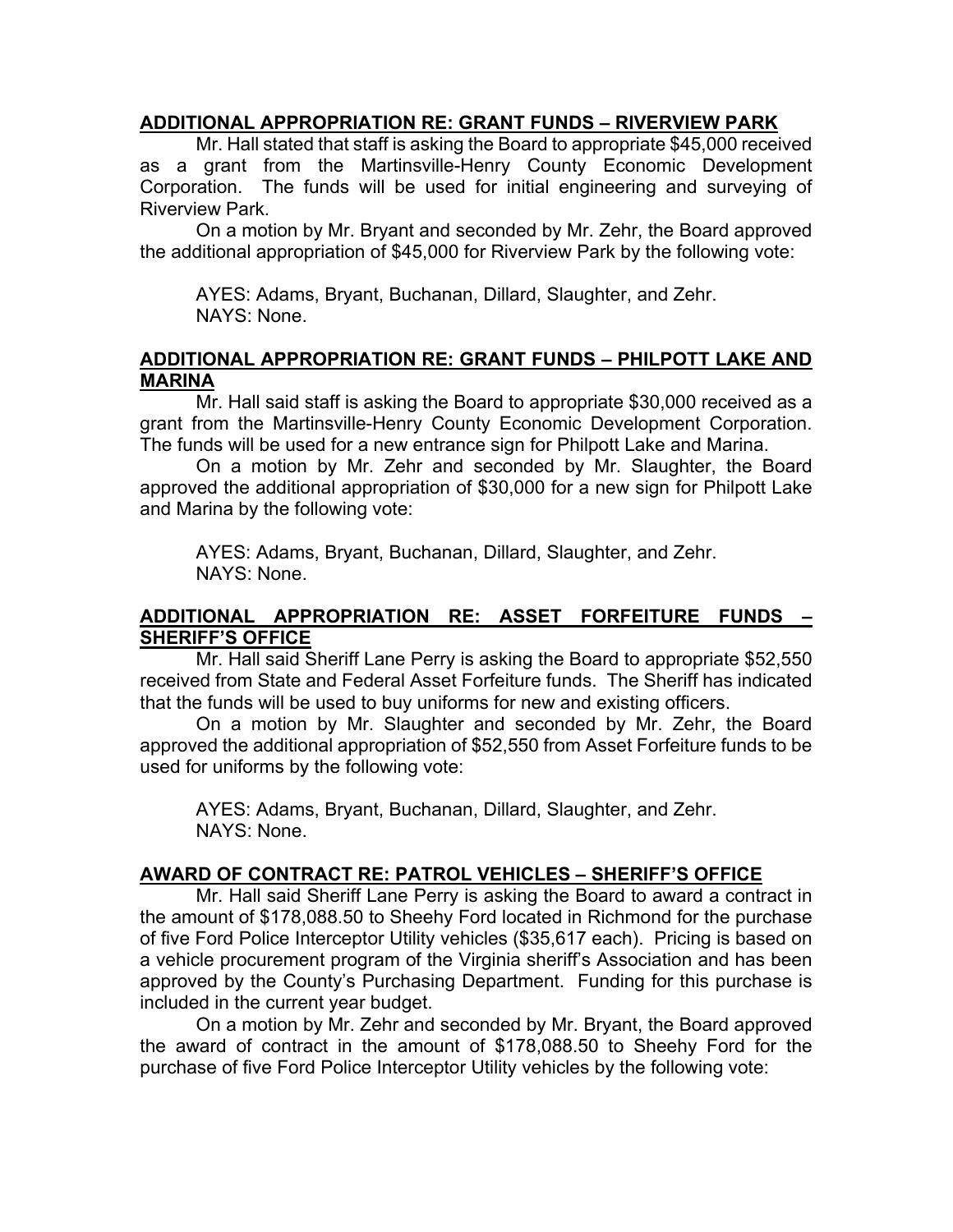AYES: Adams, Bryant, Buchanan, Dillard, Slaughter, and Zehr. NAYS: None.

# **CONSIDERATION OF RESOLUTIONS FOR BRIDGE MEMORIALS TO HONOR FALLEN POLICE OFFICERS**

Mr. Brandon Martin, Public Information Officer said at the request of the Board, Staff has worked to identify bridges in the County to name in honor of seven local law enforcement officers who died in the line of duty. Staff is continuing its efforts to locate family members of the officers to verify the information. The seven officers are as follows:

- George Melvin Brown
- George S. Frame
- John Hughes Mitchell
- John J. Johnston
- Paul Edward Grubb
- J. Michael Philippi Memorial Bridge
- Willis Herman Ferguson

# **INFORMATIONAL ITEMS**

# **Comments from the Board**

Mr. Hall said the Annual Planning Session would be February  $8<sup>th</sup>$  at 3:00 p.m. at the new Adult Detention Facility. The 2022 Budget work has begun with department budgets due in the office by February 11<sup>th</sup>.

# **CLOSED MEETING**

 Mr. Zehr moved that the Board go into a closed meeting at 3:39 p.m. to discuss the following:

- A) §2.2-3711(A)1 for Discussion of Appointees to the Industrial Development Authority and Dan River Alcohol Safety Action Program Board
- B) §2.2-3711(A)7 for Discussion of Pending Legal Matters
- C) §2.2-3711(A)3 for Discussion of Acquisition/Disposal of Real Estate
- D) §2.2-3711(A)5 for Discussion of As-Yet Unannounced Industries

Ms. Buchanan seconded the motion, and it passed by the following vote:

AYES: Adams, Bryant, Buchanan, Dillard, Slaughter, and Zehr. NAYS: None.

# **OPEN MEETING**

The Board returned to open meeting at 4:28 p.m. on a motion by Ms. Buchanan, seconded by Mr. Slaughter, and it carried by the following vote: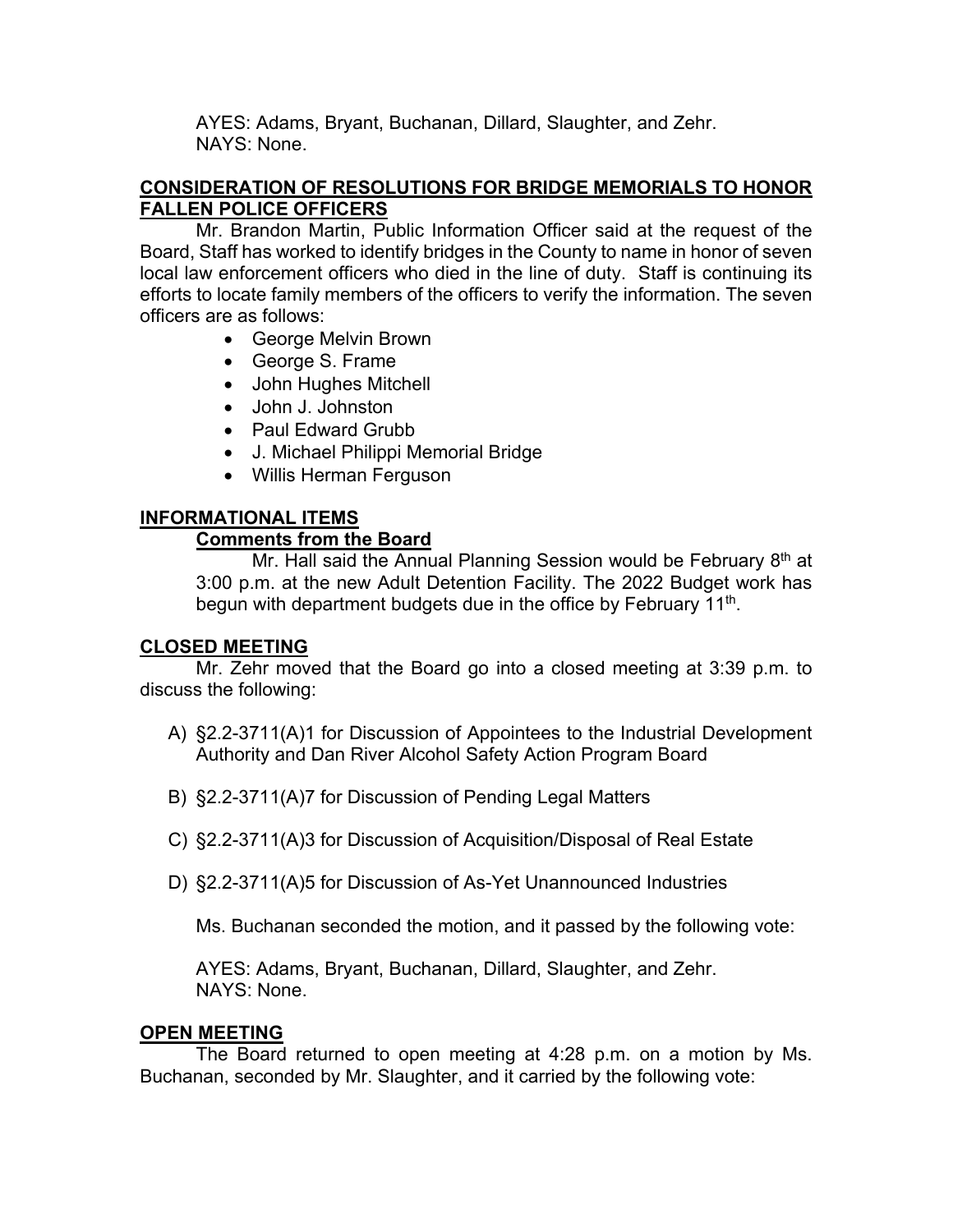AYES: Adams, Bryant, Buchanan, Dillard, Slaughter, and Zehr. NAYS: None.

#### **CERTIFICATION OF CLOSED MEETING**

Mr. Wagoner read the Certification of the Closed Meeting and took a roll call vote.

Board members voting in the affirmative were Mr. Zehr, Mr. Dillard, Mr. Bryant, Ms. Buchanan, Mr. Slaughter, and Mr. Adams.

Mr. Adams recessed the meeting at 4:30 p.m. until 6:00 p.m.

Mr. Adams welcomed everyone to the 6:00 p.m. portion of the meeting.

# **GENERAL HIGHWAY MATTERS**

Lisa Hughes, Resident Engineer for the Virginia Department of Transportation, updated the Board on general highway matters.

# **PRESENTATION OF THE 2021 JACK DALTON COMMUNITY SERVICE AWARD**

Mr. Hall said the Board of Supervisors established the Jack Dalton Community Service Award in 2001. The award is presented annually to the Henry County resident, who best exemplifies the standards for community service set by the late Mr. Dalton. Nominations were received from community members, and the Board was asked to rank all nominees according to preference.

On a motion by Ms. Buchanan and seconded by Mr. Bryant, the Board unanimously approved a resolution honoring Chief Charlie "Junior" Lynch, Jr. as the recipient of the 2021 Jack Dalton Community Service Award. Ms. Buchanan said, "The Bassett Volunteer Fire Department is led by a Chief who not only serves selflessly but enhances the public service of his peers through monthly training sessions that inspire the next generation of leaders to continuously think outside the box, and this year's recipient through devotion to servant leadership in the realm of public safety has earned this Chief the admiration and respect of not only his crew, but the Fire Service Community at large."

Members of the Board and Ms. Lois Dalton, wife of the late Jack Dalton, presented Mr. Lynch with a plaque.

# **AWARD OF CONTRACT RE: TURNOUT GEAR AND AIR PACKS FOR VOLUNTEER FIRE DEPARTMENTS**

Mr. Hall said at a previous meeting of the Board of Supervisors, a representative of the eight volunteer fire departments requested funding for turnout gear and air packs. Since that time, the Emergency Services Advisory Council (ESAC) has vetted the request, and formal bids for the items have been solicited. As a result, the ESAC and Public Safety Director Matt Tatum requests allocation of \$514,600 for the turnout gear and air packs for the volunteer departments and an additional \$47,800 for turnout gear for Public Safety personnel. If the Board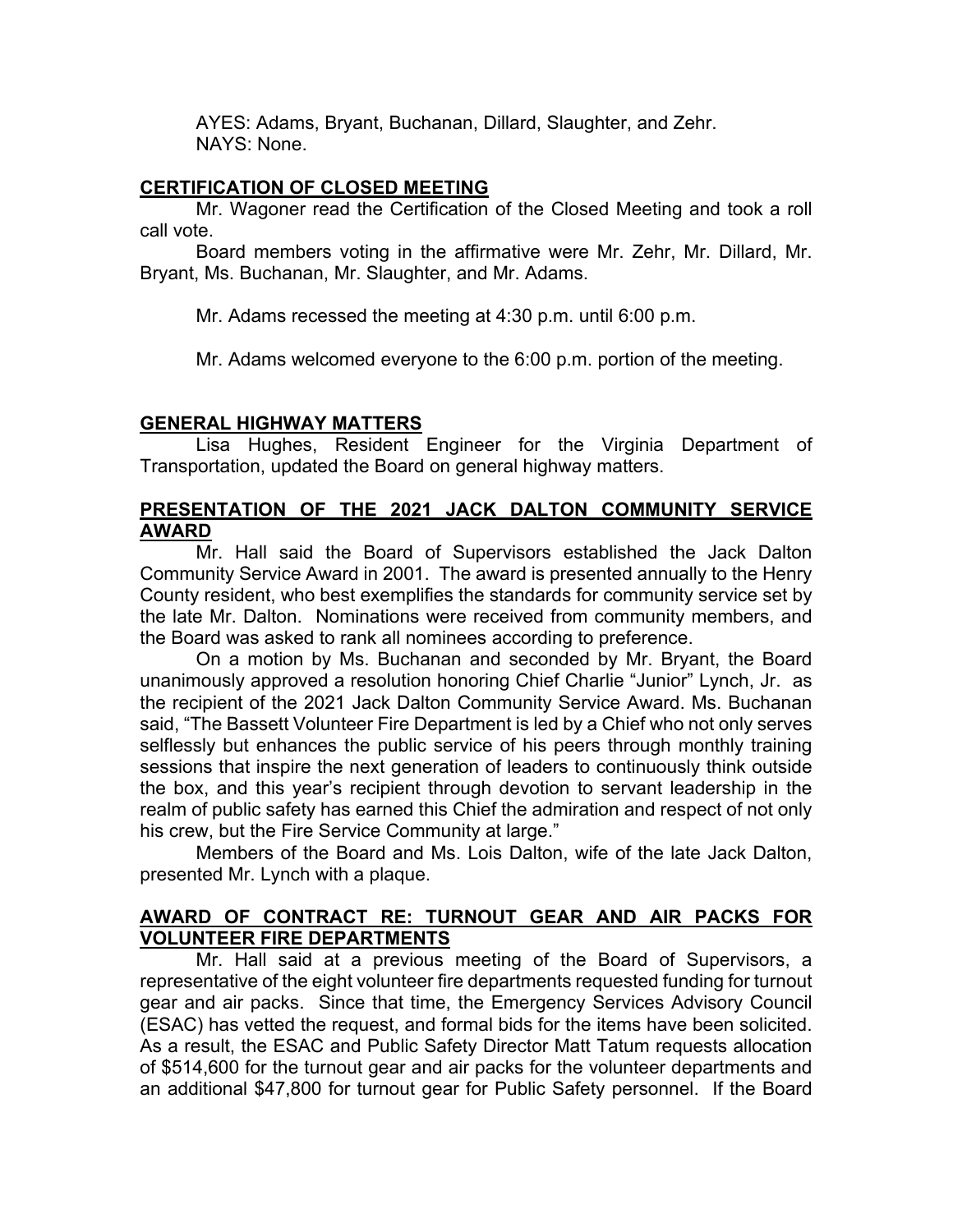wishes to fund these items, staff recommends using funds from the American Rescue and Recovery Act (ARPA) to cover the cost of the items. Additionally, staff recommends awarding a contract of \$306,600 to Municipal Emergency Services, Inc. for air packs and a contract of \$255,800 to Vest's Sales and Services, Inc. for the turnout gear.

On a motion by Mr. Zehr and seconded by Mr. Slaughter, the Board approved the using American Rescue and Recovery Act (ARPA) funds to cover the cost of the items and award a contract of \$306,600 to Municipal Emergency Services, Inc. for air packs and contract of \$255,800 to Vest's Sales and Services, Inc. for the turnout gear by the following vote:

AYES: Adams, Bryant, Buchanan, Dillard, Slaughter, and Zehr. NAYS: None.

#### **PUBLIC HEARING – REZONING APPLICATION R-22-01 – BERNICE J. CROWE, JR.**

 Mr. Clark said the property is located at the former 435 Sanville Heights, in the Blackberry District. The Tax Map number is 25.9(43A)/B. The applicant is requesting the rezoning of approximately 0.5-acre from Suburban Residential District S-R to Rural Residential District R-R. The applicant wishes to allow for the placement of a single wide manufactured home.

Mr. Adams opened the public hearing at 6:12 p.m. There being no one present who wished to speak, Mr. Adams closed the public hearing at 6:12 p.m.

On a motion by Mr. Zehr and seconded by Ms. Buchanan, the Board approved the rezoning request by the following vote:

AYES: Adams, Bryant, Buchanan, Dillard, Slaughter, and Zehr. NAYS: None.

# **PUBLIC HEARING – REZONING APPLICATION R-22-02 – BARRY L. NELSON**

 Mr. Clark said the property is located on the south side of Process Road, approximately 0.2-mile east of River Road in the Horsepasture District. The Tax Map number is 28.4/62. The applicant is requesting the rezoning of approximately 16.76-acres from Industrial District I-1 to Suburban Residential District S-R. The applicant wishes to develop the property for single family residential purposes.

Mr. Adams opened the public hearing at 6:13 p.m. Mr. Gary Caldwell from the Horsepasture District addressed the Board in support of the development of single family properties. Mr. Adams closed the public hearing at 6:18 p.m.

On a motion by Ms. Buchanan and seconded by Mr. Bryant, the Board approved the rezoning request by the following vote:

AYES: Adams, Bryant, Buchanan, Dillard, Slaughter, and Zehr. NAYS: None.

#### **MATTERS PRESENTED BY THE PUBLIC**